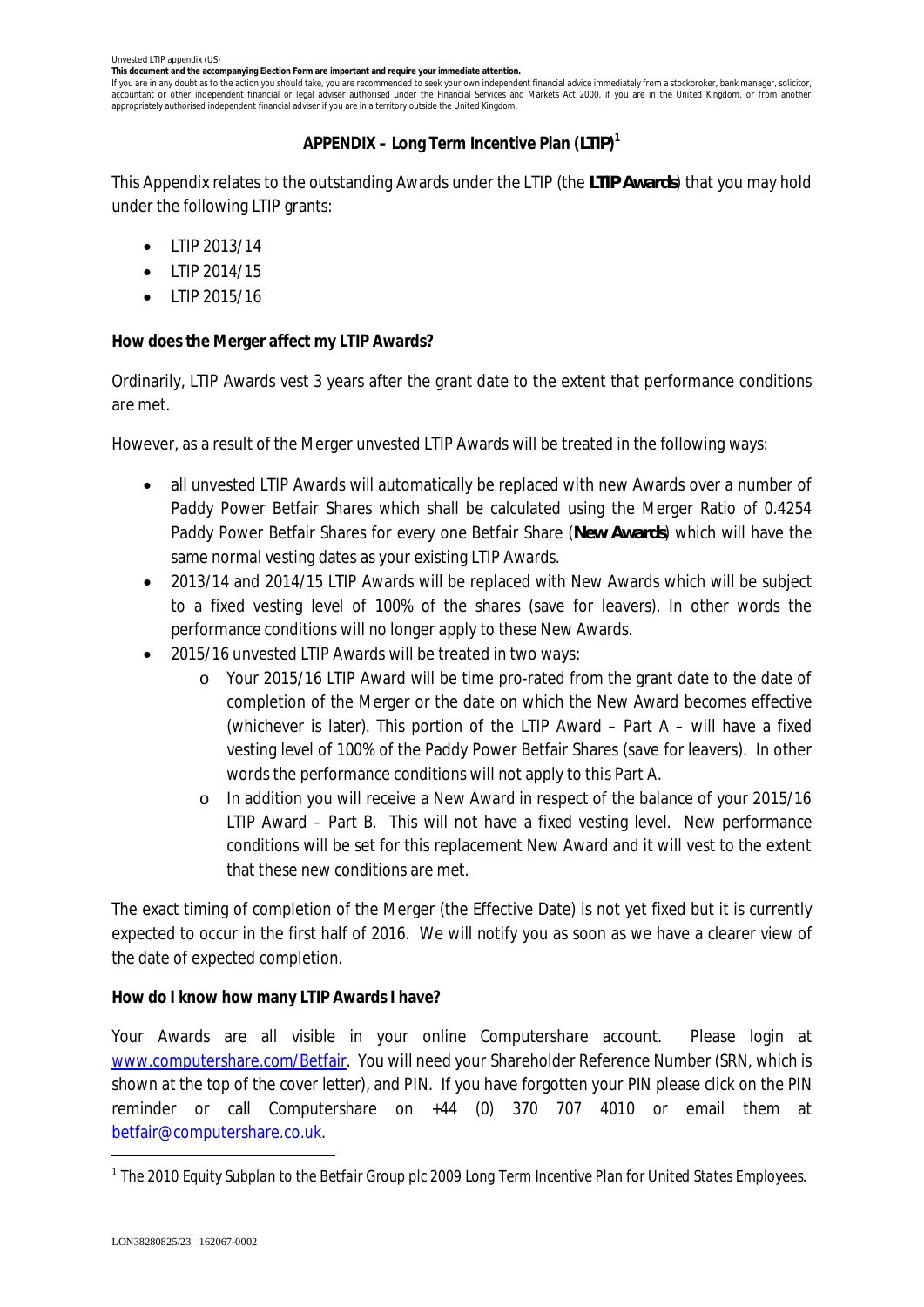# **What are the terms of the New Awards?**

Your unvested LTIP Awards will be replaced by New Awards which will have the same vesting dates as the original LTIP Awards. The Merger Ratio of 0.4254 Paddy Power Betfair Shares for every one Betfair Share will be used to calculate the number of Paddy Power Betfair Shares under the New Awards, rounded up to the nearest whole share.

The number of Paddy Power Betfair Shares under your New Awards will increase by a number of Paddy Power Betfair Shares equal in value to the dividends that would have been paid if you had held the number of Paddy Power Betfair Shares under your New Awards as a shareholder on each dividend record date occurring during the period between the date of grant of the New Awards and the vesting date of your New Awards, assuming all such dividends would have been reinvested in Paddy Power Betfair Shares.

## *2013/14 and 2014/15 LTIP Awards*

A New Award will be granted in place of each of your 2013/14 LTIP Awards and 2014/15 LTIP Awards. Each New Award (the 2013/14 New Award and the 2014/15 New Award) will be subject to a fixed vesting level of 100% and will vest on the vesting date of the original LTIP Award.

## *2015/16 LTIP Awards*

The number of Betfair Shares under your 2015/16 LTIP Award will be multiplied by the Merger Ratio of 0.4254 Paddy Power Betfair Shares and rounded up to the nearest whole share (giving a number of Paddy Power Betfair Shares – *N*) and then divided into two parts – Part A and Part B - and two matching replacement New Awards will be granted, each with different terms as follows:

The number of Paddy Power Betfair Shares under **Part A** of the New Award is calculated as: N multiplied by X/Y (where X is the number of days from the grant date to the date of completion of the Merger or the date on which the 2015/16 New Award becomes effective (whichever is later) and Y is 1096) rounded up to the nearest whole share.

The number of Paddy Power Betfair Shares under **Part B** of the New Award is calculated as: N minus the number of Paddy Power Betfair Shares under Part A of the New Award.

For example, if completion of the Merger happens on 31 January 2016, and you hold a 2015/16 LTIP Award over 500 Betfair Shares granted on 1 July 2015:

- · 500 Betfair Shares multiplied by 0.4254 gives 213 Paddy Power Betfair Shares (when rounded up to the nearest whole share).
- Part A: 213 multiplied by 215/1,096ths equals 42 (when rounded up to the nearest whole share). Accordingly, part of the existing 2015/16 LTIP Award will be replaced with a Part A New Award over 42 Paddy Power Betfair Shares with a vesting date of 1 July 2018. Part A will have a guaranteed vesting level of 100% of the 42 Paddy Power Betfair Shares.
- · Part B: 213 minus 42 equals 171. Accordingly, the remaining part of the existing 2015/16 LTIP Award will be replaced with a Part B New Award over 171 Paddy Power Betfair Shares with a vesting date of 1 July 2018 subject to new performance conditions. New performance